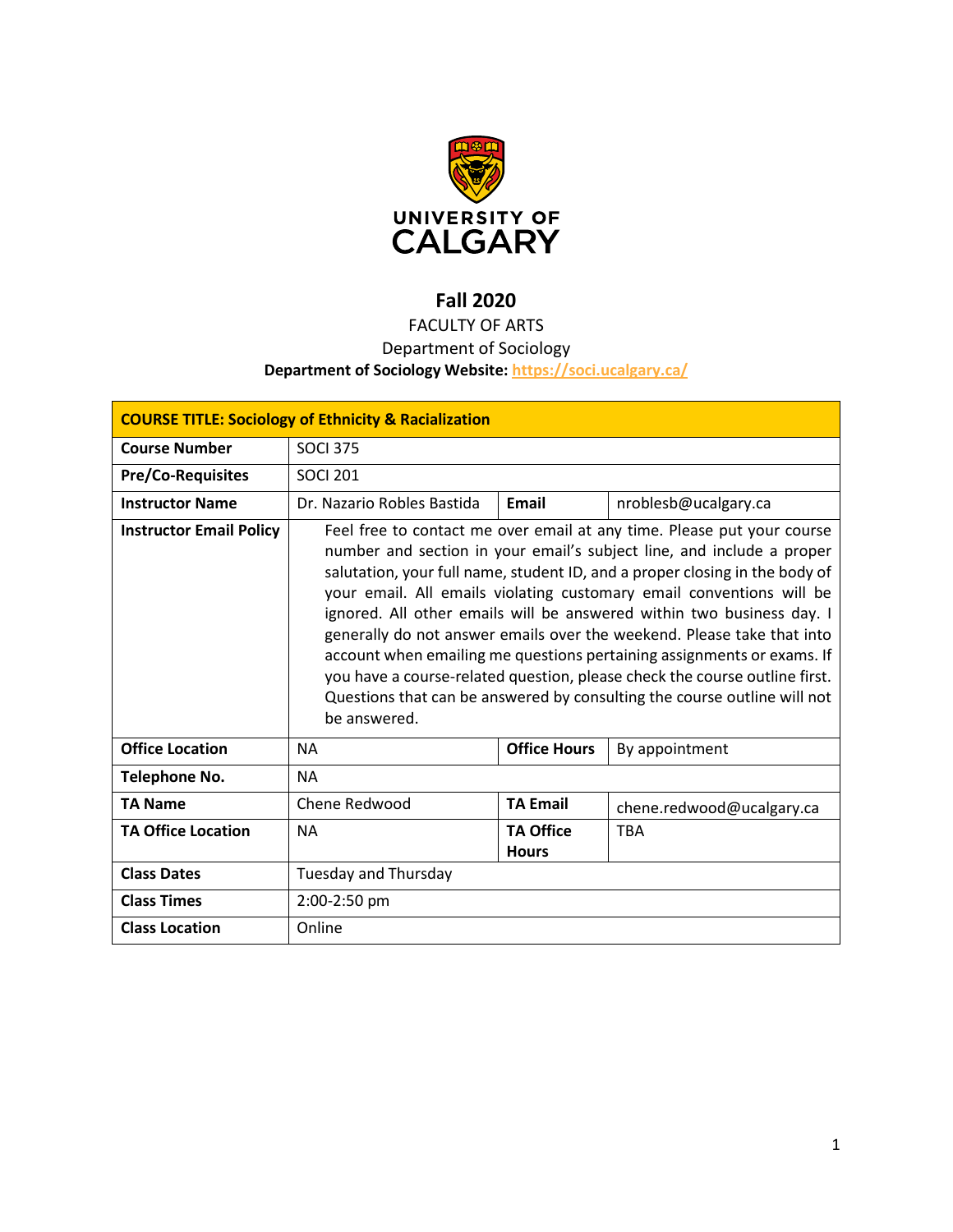# Course Description

This course constitutes an introduction to forms of ethnic and racial dynamics in selected cases around the world. Such concepts as identity, ethnicity, race, racialization, racism, assimilation, integration, pluralism, colonialism, post-colonialism, transnationalism and diasporas are examined in theoretical and cross-national contexts.

# Course Objectives/Learning Outcomes

This course will provide the students with the opportunity to:

- 1. Examine the role of "race" and ethnicity in everyday life from a sociological perspective.
- 2. Explore the social construction of "race" and ethnicity.
- 3. Develop an understanding of the ways in which "race" and ethnicity influence individuals and societies.
- 4. Identify the centrality of identity and identification processes for the creation of "race" and ethnicity.

# Course Format

This course will have a Hybrid format. This means that it will require both synchronous and asynchronous involvement by students. In terms of synchronous involvement, we will have fifty minuteslecture sessions on Tuesdays and Thursdays from 2 to 2:50 pm. These lectures will be recorded for those that cannot access them in real time. Lectures notes will be also posted on D2L. In terms of asynchronous involvement, the course will include online discussions, assignments and presentations to be completed by students outside of lecture time. The due dates for these activities will be indicated over lecture and in D2L.

## Learning Resources

Jenkins, Richard. (2008). *Rethinking Ethnicity.* Second Edition. Sage Publications.

# Learning Technologies and Requirements

There is a D2L site for this course which contains required readings and other relevant class resources and materials (see d2L.ucalgary.ca).

In order to successfully engage in their learning experiences at the University of Calgary, students taking online, remote and blended courses are required to have reliable access to the following technology:

- A computer with a supported operating system, as well as the latest security, and malware updates;
- A current and updated web browser;
- Webcam (built-in or external);
- Microphone and speaker (built-in or external), or headset with microphone;
- Current antivirus and/or firewall software enabled;
- Broadband internet connection.

Most current laptops will have a built-in webcam, speaker and microphone.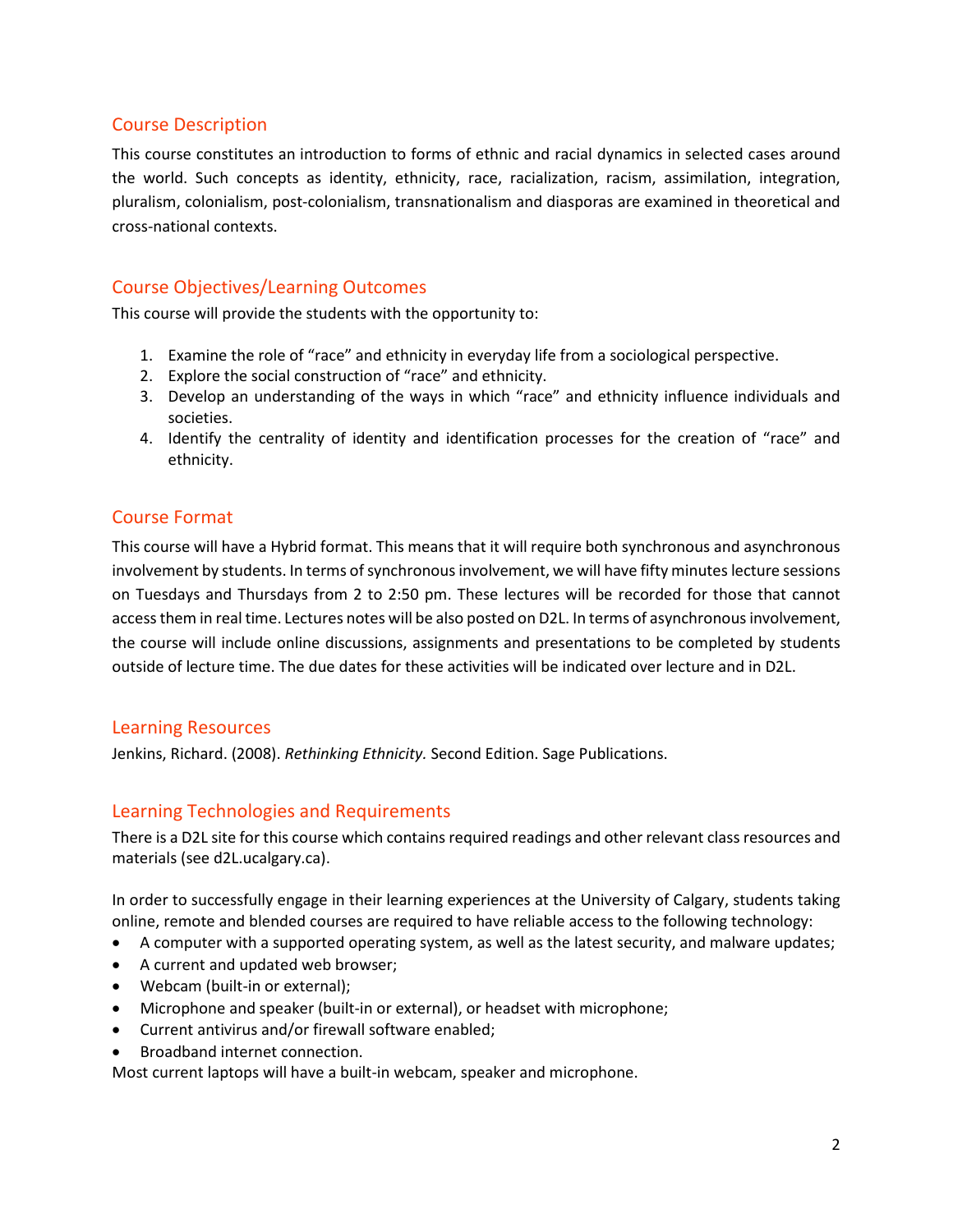# Methods of Assessment and Grading Weights

| D2L Discussions (One per Week)              | $15\%$ |
|---------------------------------------------|--------|
| Assignments (Four, each with a value of 5%) | 20 %   |
| Presentation (Tuesday, November 10th)       | $15\%$ |
| Quizzes (Five, each with a value of 5%)     | 25 %   |
| Final Project (Wednesday, December 9th)     | 25 %   |

**D2L Discussions** are online exercises designed to enhance the understanding of the topics discussed in class. They should be completed in the week when they are posted in D2L to provide the possibility of class discussions and involve students in the learning process. They only will be accepted at a later date if students have a valid reason for the delay in submitting them.

**Assignments** will be completed in teams of two. They will evaluate students' understanding of the readings and assigned papers. The dates when they are due are detailed in the "Assignments and Quizzes Outline" in D2L. Assignments not submitted in their due date will receive a penalty of one point off per day (on a scale of ten) unless students receive an extension from the instructor. Students must provide a valid reason to obtain this extension.

| Date                                   | <b>Activity</b>         |  |
|----------------------------------------|-------------------------|--|
| Tuesday September 15th                 | Assignment 1 is posted. |  |
| Monday September 21st<br>(At midnight) | Assignment 1 is due.    |  |
| Tuesday September 29th                 | Assignment 2 is posted. |  |
| Monday October 5th<br>(At midnight)    | Assignment 2 is due.    |  |
| Tuesday October 20th                   | Assignment 3 is posted. |  |
| Monday October 26th<br>(At midnight)   | Assignment 3 is due.    |  |
| Tuesday November 24th                  | Assignment 4 is posted. |  |
| Monday November 30th<br>(At midnight)  | Assignment 4 is due.    |  |

#### **Assignments Schedule SOCI 375**

**Presentations** will be delivered in teams of two members. Each team will present to the instructor through **zoom** a topic of their interest regarding ethnicity and racialization (previously discussed with the instructor), details regarding the presentations can be found in the "Presentation Outline" in D2L. The due date for submitting presentations is **November 6th** of 2020.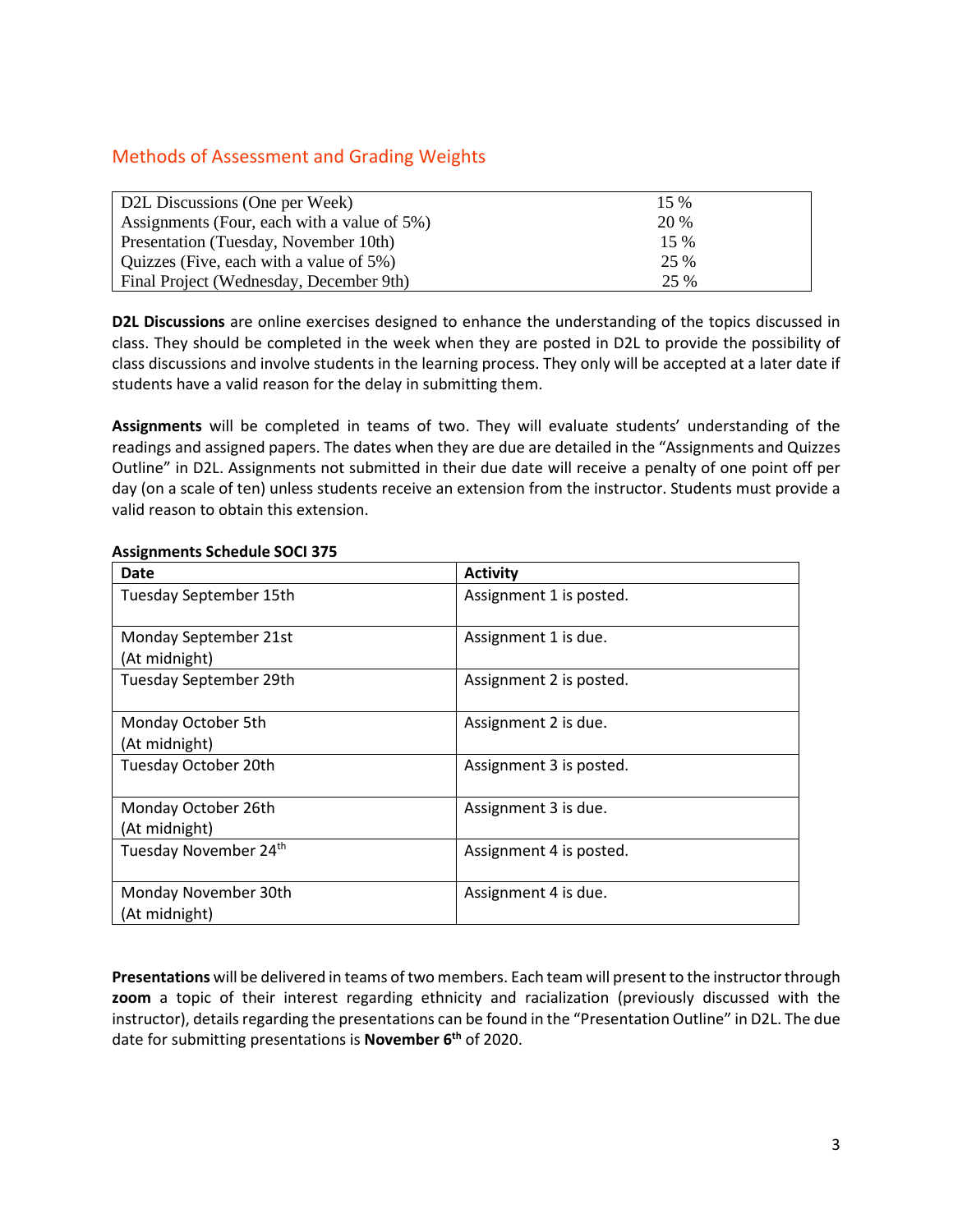The **Online Quizzes** will consist of multiple-choice questions to be completed on D2L. There will be five of them, they are non-cumulative and will have a time-limit of forty minutes to be completed once opened. The dates when they are due are detailed in the "Assignments and Quizzes Outline" in D2L.

| Date                   | <b>Activity</b>                                |
|------------------------|------------------------------------------------|
| Tuesday September 22nd | Quiz 1                                         |
|                        | Posted after lecture. Will be available for 24 |
|                        | hours.                                         |
| Thursday October 8th   | Quiz 2                                         |
|                        | Posted after lecture. Will be available for 24 |
|                        | hours.                                         |
| Tuesday October 27th   | Quiz 3                                         |
|                        | Posted after lecture. Will be available for 24 |
|                        | hours.                                         |
| Thursday November 19th | Quiz 4                                         |
|                        | Posted after lecture. Will be available for 24 |
|                        | hours.                                         |
| Tuesday December 8th   | Quiz 5                                         |
|                        | Posted after lecture. Will be available for 24 |
|                        | hours.                                         |

#### **Quizzes Schedule SOCI 375**

The **Final Project** will be a paper in which the students will present their research and analysis of a topic or issue related to the field of race and ethnicity. In teams, the students will gather information from different sources and, using concepts learned in the course, will write an analytical essay about their selected topic. More information about the final project can be found in D2L by accessing the "Final Project Outline".

# Final Exam Information

This class will not have a final exam.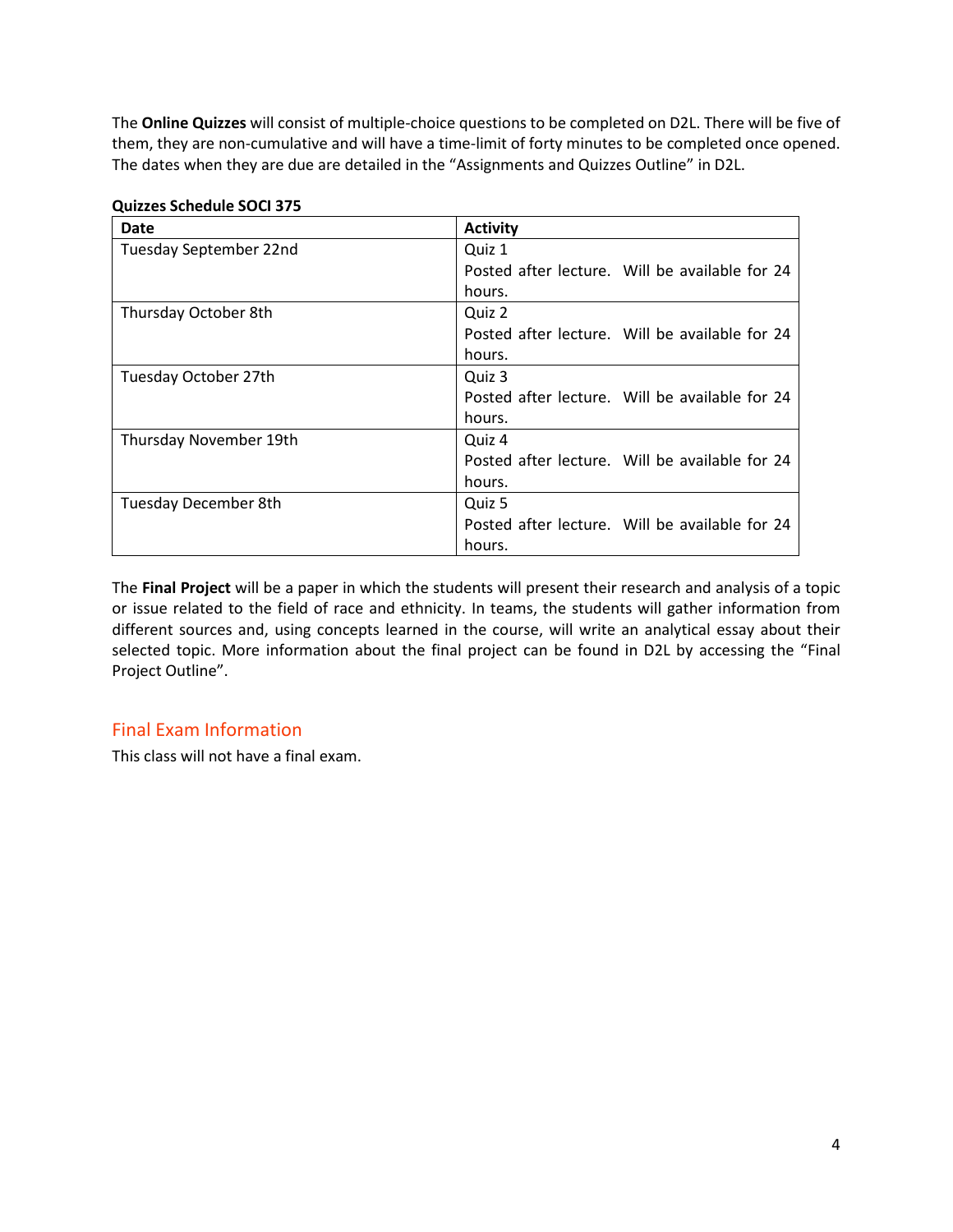| Grade        | <b>Percent range</b> | <b>Grade Point Value</b> | <b>Description</b>                                                                    |
|--------------|----------------------|--------------------------|---------------------------------------------------------------------------------------|
| $A+$         | $96 - 100%$          | 4.0                      | Outstanding performance                                                               |
| A            | $90 - 95.99\%$       | 4.0                      | <b>Excellent performance</b>                                                          |
| A-           | $85 - 89.99%$        | 3.7                      | Approaching excellent performance                                                     |
| $B+$         | $80 - 84.99%$        | 3.3                      | Exceeding good performance                                                            |
| B            | $75 - 79.99%$        | 3.0                      | Good performance                                                                      |
| <b>B-</b>    | $70 - 74.99%$        | 2.7                      | Approaching good performance                                                          |
| $C+$         | $67 - 69.99%$        | 2.3                      | Exceeding satisfactory performance                                                    |
| $\mathsf{C}$ | $63 - 66.99%$        | 2.0                      | Satisfactory performance                                                              |
| $C -$        | $59 - 62.99%$        | 1.7                      | Approaching satisfactory performance                                                  |
| D+           | $55 - 58.99%$        | 1.3                      | Marginal pass. Insufficient preparation for<br>subsequent courses in the same subject |
| D            | $50 - 54.99%$        | 1.0                      | Minimal Pass. Insufficient preparation for<br>subsequent courses in the same subject. |
| F            | <50%                 | 0                        | Failure. Did not meet course requirements.                                            |

Letter grades will be assigned and submitted to the registrar based on the following scale:

## Absences and Deferrals

Students who miss class assessments (tests, participation activities, or other assignments) should inform their instructor as soon as possible. If the reason provided for the absence is acceptable, the instructor may decide that any arrangements made can take forms other than make-up tests or assignments. For example, the weight of a missed grade may be added to another assignment or test.

**Deferred Final Exam Form:** Please note that requests to defer a Registrar scheduled final exam are dealt with through the Registrar's Office. Further information can be found at: <https://www.ucalgary.ca/registrar/exams/deferred-exams>

**Deferred Term Work Form:** Deferral of term work past the end of a term requires a form to be filled out by the student and submitted, along with any supporting documentation, to the instructor. The form is available at:

<https://live-ucalgary.ucalgary.ca/sites/default/files/teams/14/deferral-of-term-work-2020.pdf> Once an extension date has been agreed between instructor and student, the instructor will email the form to the Faculty of Arts Program Information Centre (ascarts@ucalgary.ca) for approval by the Associate Dean.

## Grade Reappraisal

Within two weeks of the date the exam/assignment is returned, students seeking reappraisal of examinations or assignments must submit a written response to the instructor explaining the basis for reconsideration of one's mark. The instructor will reconsider the grade assigned and will then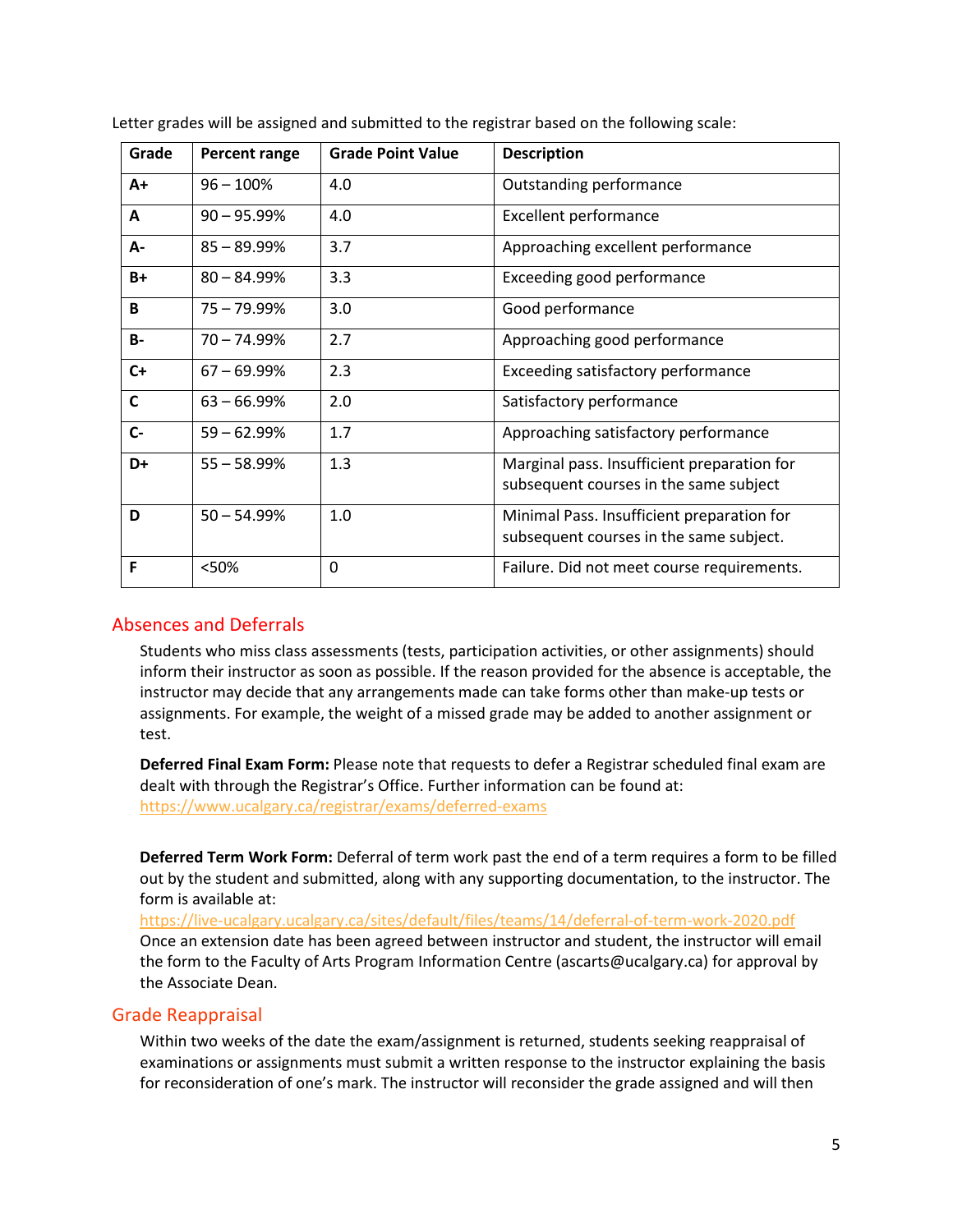book a time with the student to discuss his or her work and rationale. It should be noted that a reassessed grade may be raised, lowered, or remain the same.

## Handing in Papers, Assignments

- 1. The main Sociology Department office does not deal with any course-related matters. Please speak directly to your instructor.
- 2. **Protection of Privacy:** The Freedom of Information and Protection of Privacy (FOIPP) legislation does not allow students to retrieve any course material from public places. Anything that requires handing back will be returned directly during class or office hours. If students are unable to pick up their assignments from the instructor, they can provide the instructor with a stamped, self-addressed envelope to be used for the return of the assignment. Private information related to the individual student is treated with the utmost regard by the faculty at the University of Calgary
- 3. Final grades are not posted by the Sociology Department. They are only available online.

## Guidelines for Zoom Sessions

Zoom is a video conferencing program that will allow us to meet at specific times for a "live" video conference, so that we can have the opportunity to meet each other virtually and discuss relevant course topics as a learning community.

To help ensure Zoom sessions are private, do not share the Zoom link or password with others, or on any social media platforms. Zoom links and passwords are only intended for students registered in the course. Zoom recordings and materials presented in Zoom, including any teaching materials, must not be shared, distributed or published without the instructor's permission.

The use of video conferencing programs relies on participants to act ethically, honestly and with integrity; and in accordance with the principles of fairness, good faith, and respect (as per the Code of [Conduct\)](https://www.ucalgary.ca/policies/files/policies/code-of-conduct.pdf). When entering Zoom or other video conferencing sessions (such as MS Teams), you play a role in helping create an effective, safe and respectful learning environment. Please be mindful of how your behaviour in these sessions may affect others. Participants are required to use names officially associated with their UCID (legal or preferred names listed in the Student Centre) when engaging in these activities. Instructors/moderators can remove those whose names do not appear on class rosters. Non-compliance may be investigated under relevant University of Calgary conduct policies (e.g Student [Non-Academic Misconduct Policy\)](https://ucalgary.ca/policies/files/policies/non-academic-misconduct-policy.pdf). If participants have difficulties complying with this requirement, they should email the instructor of the class explaining why, so the instructor may consider whether to grant an exception, and on what terms. For more information on how to get the most out of your zoom sessions visit[: https://elearn.ucalgary.ca/guidelines-for-zoom/](https://elearn.ucalgary.ca/guidelines-for-zoom/)

If you are unable to attend a Zoom session, please contact your instructor to arrange an alternative activity for the missed session (e.g., to review a recorded session). Please be prepared, as best as you are able, to join class in a quiet space that will allow you to be fully present and engaged in Zoom sessions. Students will be advised by their instructor when they are expected to turn on their webcam (for group work, presentations, etc.).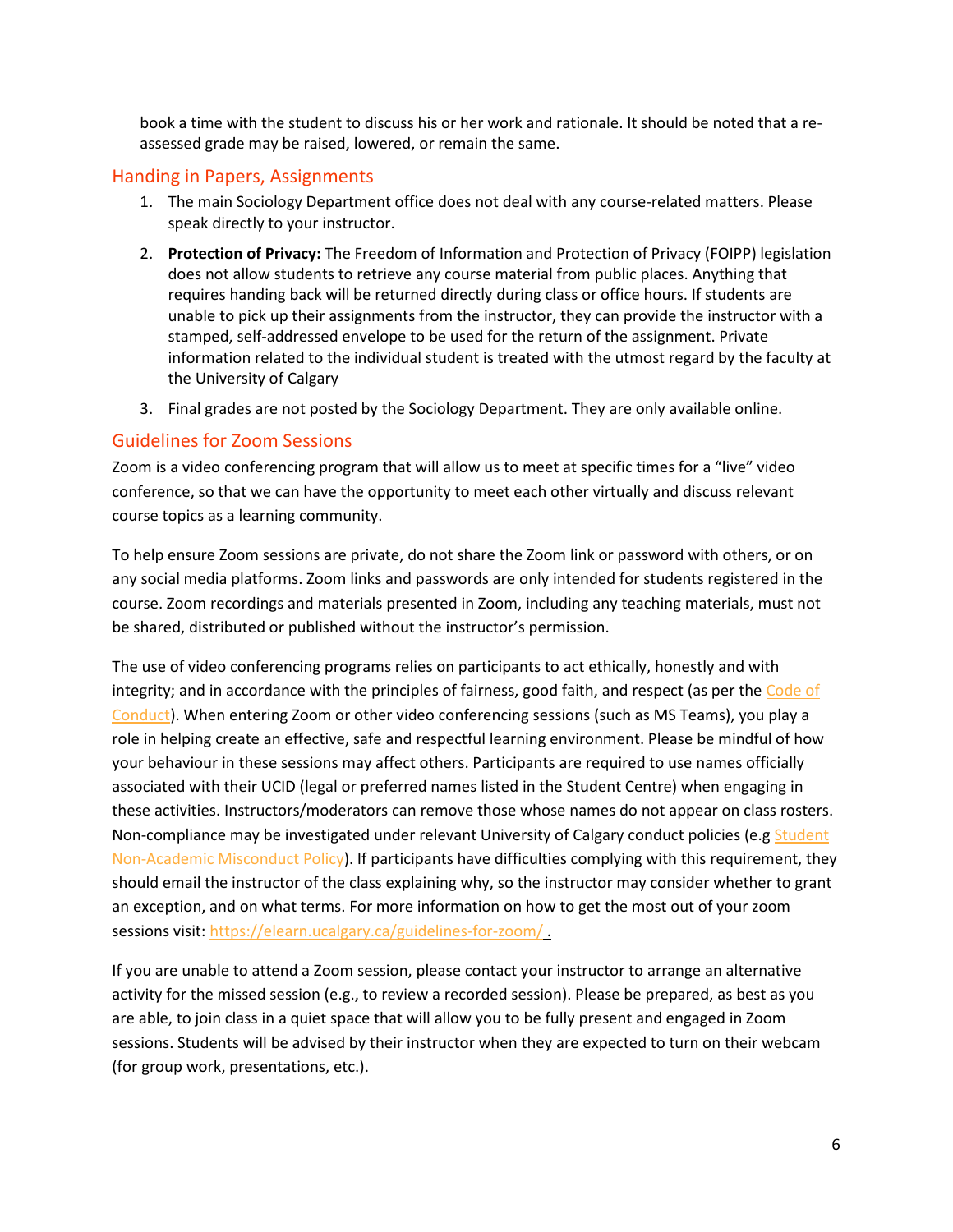The instructor may record online Zoom class sessions for the purposes of supporting student learning in this class – such as making the recording available for review of the session or for students who miss a session. Students will be advised before the instructor initiates a recording of a Zoom session. These recordings will be used to support student learning only and will not be shared or used for any other purpose.

# Media Recording

Please refer to the following statement on media recording of students: [https://elearn.ucalgary.ca/wp](https://elearn.ucalgary.ca/wp-content/uploads/2020/05/Media-Recording-in-Learning-Environments-OSP_FINAL.pdf)[content/uploads/2020/05/Media-Recording-in-Learning-Environments-OSP\\_FINAL.pdf](https://elearn.ucalgary.ca/wp-content/uploads/2020/05/Media-Recording-in-Learning-Environments-OSP_FINAL.pdf)

## *\*Media recording for lesson capture*

The instructor may use media recordings to capture the delivery of a lecture. These recordings are intended to be used for lecture capture only and will not be used for any other purpose. Although the recording device will be fixed on the Instructor, in the event that incidental student participation is recorded, the instructor will ensure that any identifiable content (video or audio) is masked, or will seek consent to include the identifiable student content to making the content available on University approved platforms.

## *\*Media recording for self-assessment of teaching practices*

The instructor may use media recordings as a tool for self-assessment of their teaching practices. Although the recording device will be fixed on the instructor, it is possible that student participation in the course may be inadvertently captured. These recordings will be used for instructor self-assessment only and will not be used for any other purpose.

## *\*Media recording for the assessment of student learning*

The instructor may use media recordings as part of the assessment of students. This may include but is not limited to classroom discussions, presentations, clinical practice, or skills testing that occur during the course. These recordings will be used for student assessment purposes only and will not be shared or used for any other purpose.

## Research Ethics

Students are advised that any research with human subjects – including any interviewing (even with friends and family), opinion polling, or unobtrusive observation – must have the approval of the Faculty Ethics Committee. In completing course requirements, students must not undertake any human subjects research without discussing their plans with the instructor, to determine if ethics approval is required.

## Copyright Legislation

All students are required to read the University of Calgary policy on Acceptable Use of Material Protected by Copyright [\(https://www.ucalgary.ca/policies/files/policies/acceptable-use-of-material](https://www.ucalgary.ca/policies/files/policies/acceptable-use-of-material-protected-by-copyright-policy.pdf)[protected-by-copyright-policy.pdf\)](https://www.ucalgary.ca/policies/files/policies/acceptable-use-of-material-protected-by-copyright-policy.pdf) and requirements of the Copyright Act [\(https://laws](https://laws-lois.justice.gc.ca/eng/acts/C-42/index.html)[lois.justice.gc.ca/eng/acts/C-42/index.html\)](https://laws-lois.justice.gc.ca/eng/acts/C-42/index.html) to ensure they are aware of the consequences of unauthorized sharing of course materials (including instructor notes, electronic versions of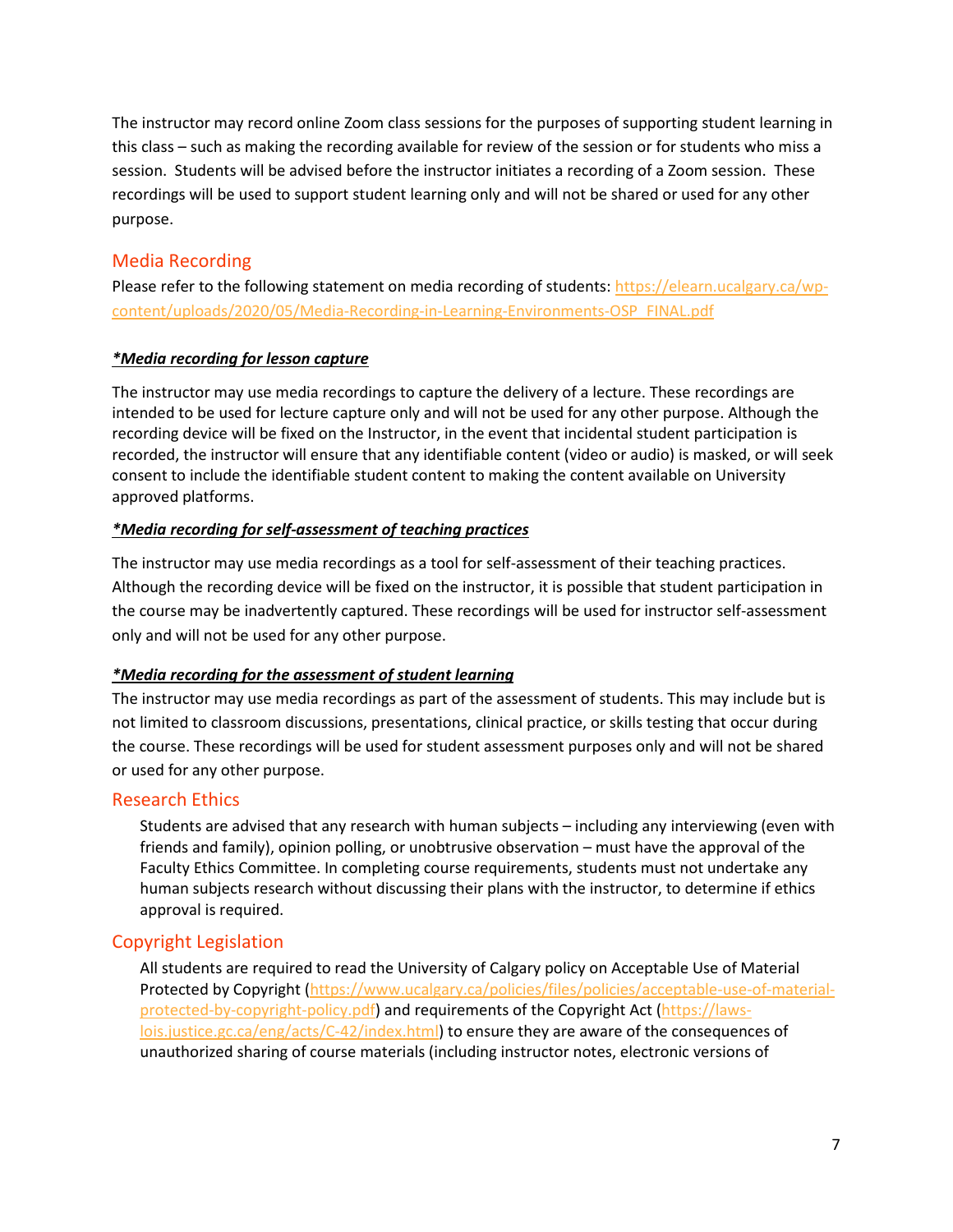textbooks etc.). Students who use material protected by copyright in violation of this policy may be disciplined under the Non-Academic Misconduct Policy.

#### Instructor Intellectual Property

Course materials created by professor(s) (including course outlines, presentations and posted notes, labs, case studies, assignments and exams) remain the intellectual property of the professor(s). These materials may NOT be reproduced, redistributed or copied without the explicit consent of the professor. The posting of course materials to third party websites such as note-sharing sites without permission is prohibited. Sharing of extracts of these course materials with other students enrolled in the course at the same time may be allowed under fair dealing.

#### Recording of Lectures

Note that the audio or video recording of lectures and taking screengrabs of PowerPoint slides during the lecture are not permitted without explicit authorization. The non-authorized media recording of lectures is inconsistent with the Code of Conduct and may result in discipline in accordance with the Student Non-Academic Misconduct Policy and Procedure. For more information click here: [https://www.ucalgary.ca/policies/files/policies/non-academic-misconduct](https://www.ucalgary.ca/policies/files/policies/non-academic-misconduct-policy.pdf)[policy.pdf.](https://www.ucalgary.ca/policies/files/policies/non-academic-misconduct-policy.pdf)

#### Sharing of Lecture Notes and Exam Questions

Note that publicly sharing lectures notes and exam questions on 3rd party sites such as OneClass, StudyBlue, Quizlet, Course Hero, etc. is not permitted. If you wish to use these helpful studying tools, make sure you adjust your privacy settings accordingly. Any violations are subject to investigation under the UofC Student Non-Academic Misconduct Policy. For more information, click here[:https://www.ucalgary.ca/policies/files/policies/non-academic-misconduct-policy.pdf.](https://www.ucalgary.ca/policies/files/policies/non-academic-misconduct-policy.pdf)

#### Academic Misconduct

Please refer to the website listed below for information on University of Calgary policies on Plagiarism/Cheating/Other Academic Misconduct: <http://www.ucalgary.ca/pubs/calendar/current/k.html>

#### Academic Accommodation

Students seeking an accommodation based on disability or medical concerns should contact Student Accessibility Services; SAS will process the request and issue letters of accommodation to instructors. For additional information on support services and accommodations for students with disabilities, visit www.ucalgary.ca/access/. Students who require an accommodation in relation to their coursework based on a protected ground other than disability should communicate this need in writing to their Instructor. The full policy on Student Accommodations is available at: <http://www.ucalgary.ca/policies/files/policies/student-accommodation-policy.pdf>

Students needing an Accommodation based on a Protected Ground other than Disability, should communicate this need, preferably in writing, to the course instructor.

#### Libraries & Cultural Resources

To contact your librarian or find out about the resources and services available to sociology students go to the Sociology Library guide[: https://library.ucalgary.ca/guides/sociology](https://library.ucalgary.ca/guides/sociology)

To access the main Library website go to: [https://library.ucalgary.ca](https://library.ucalgary.ca/)